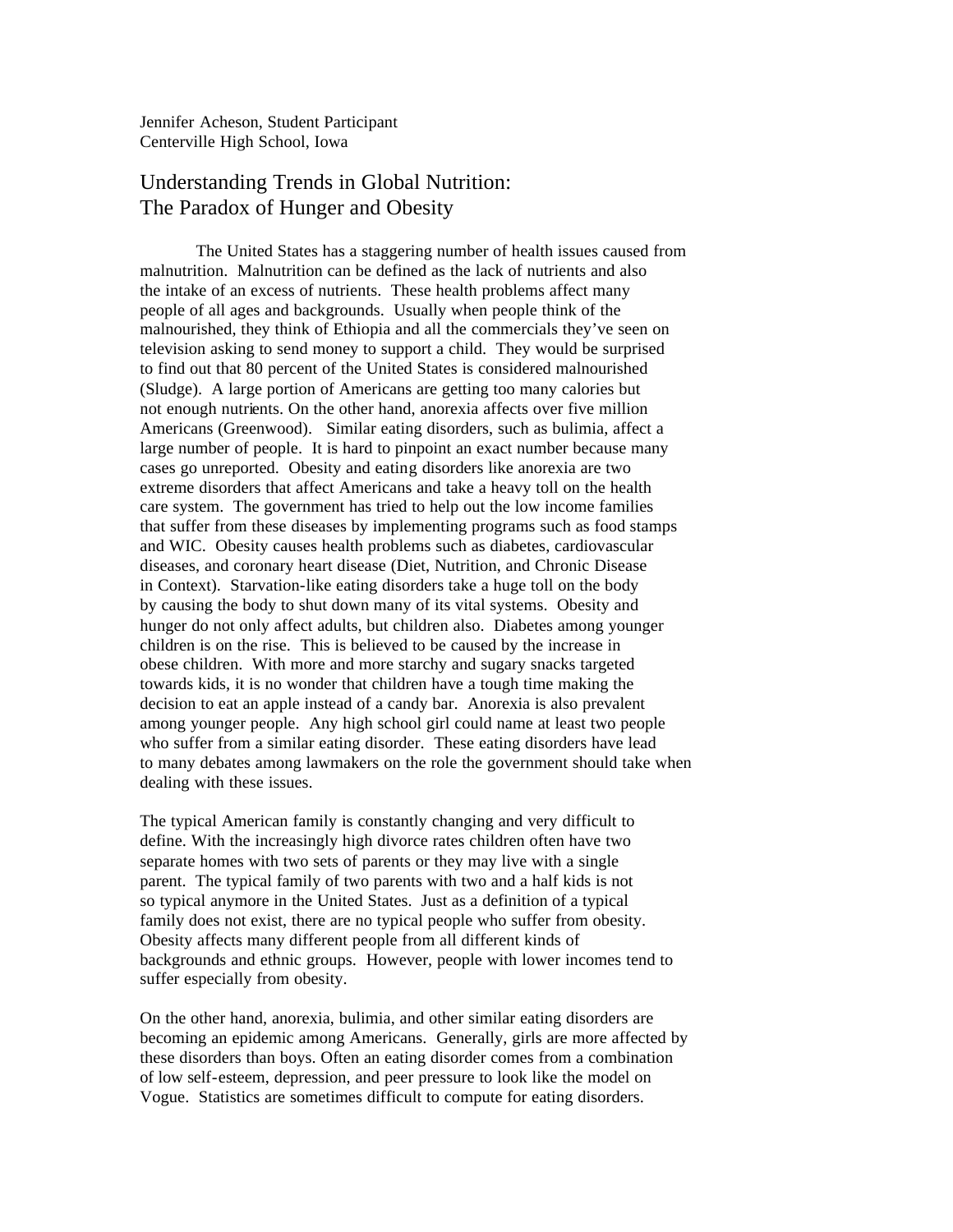This is because many cases are not reported. It is often times hard to recognize signals leading up to the disorder because the victims get very good at hiding them. It is estimated that seven million females and one million males suffer from bulimia or anorexia ("Anorexia and Bulimia: Understanding the Problem."). This estimate is probably very low based on the number of girls at Centerville High School who suffer from anorexia. There are many typical and non typical American families who suffer from both starvation and obesity.

For American families to avoid malnutrition, they must become more food conscious. What is missing in most American's diets are lots of vegetables and fruits. Too often the food Americans eat is full of sugar and lots of carbohydrates. Fast food chains make it even easier to obtain food at a relatively low cost (if you use the Dollar Menu). Unfortunately, fresh fruits and vegetables are sometimes more expensive in fast food chains than unhealthier food and not as convenient to obtain and store. For example, a double cheeseburger costs only one dollar at McDonalds. The fruit and walnut salad, on the other hand, costs around \$2.49. Fresh fruits sometimes rot in a day or two, whereas Twinkies can be kept for all eternity (or so it seems). Also adding to the large increase in obesity is the change in portion size. Americans consume very large portions in comparison with other countries (i.e. China). As more and more jobs require less physical work, the calories people burn in a day go down. America needs to be put on a healthier, common-sense diet. People do not need to starve themselves to be skinny as skinny does not always mean healthy. Eating more fruits and vegetables and exercising on a regular basis is the key to having a healthy body.

The human body needs nutrients including proteins, carbohydrates, fats, minerals, and vitamins. Naturally, the body gets these from the food consumed. Unfortunately, obese Americans are taking in too many fats and carbohydrates and not enough vitamins and minerals. Proteins are very important when it comes to building cells. They make up the structure of our cells. We get proteins from foods such as meats, nuts, milk, cheese, and eggs (Proteins and Carbohydrates). While taking in too many of these proteins can cause weight gain, starving oneself of these vital nutrients can cause the body to break down organs and tissues. According to RDA requirements, "an adult should consume approximately 0.36 grams of protein per pound of body weight on a daily basis (0.8 grams of protein per kg of body weight) as a minimum requirement" (Proteins and Carbohydrates). Carbohydrates are the main supply of energy. These nutrients can be obtained by eating breads, fruits, grains, some vegetables, and sugar. When people consume these energy packets without burning them off by exercise, weight is gained. Americans are famous for their large intake of carbohydrates, especially sugar. Carbohydrates should not be cut out completely from a diet as they do have many medical benefits.

Fats are just important to our diet as any other nutrient. The type of fat is the important part though. Natural fats that come from nuts, fish, and vegetables are beneficial to the body as long as they are not consumed in large amounts. Vitamins and minerals are important to our body systems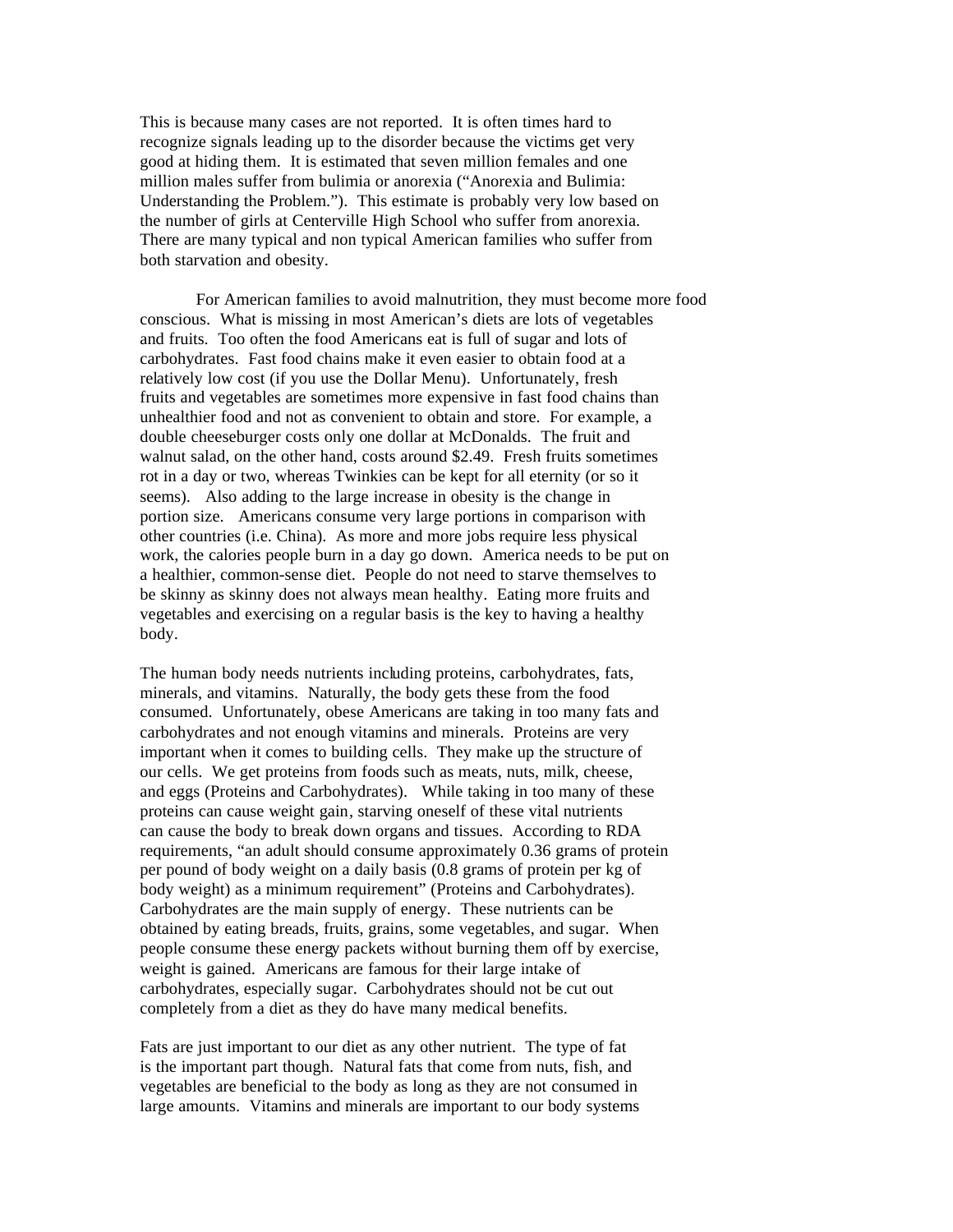because they help reactions take place in our body. There is a limit, however, on how much of a good thing our body can absorb. For example, our body has a limit on vitamin C. After it has reached that limit, the excess vitamin C is no longer absorbed and is simply passed through the body (Proteins, Carbs, and Fats).

All these different kinds of nutrients share a common theme: balance. By eating the right amount and right combination of foods, people can live a happy and healthy life without starving themselves.

Most family incomes do allow for consumers to purchase healthier foods in America. Generally, vegetables and fruits are fairly reasonably priced. In the grocery store that I work at, I can buy bananas for around 25 cents per pound. Apples, peaches, corn, and other fruits and vegetables are also prices at affordable prices. So why do people buy unhealthy foods if healthy foods are affordable? Honestly, if you were given the choice between an ice cream cone and broccoli, which one would you pick? Most people would pick the ice cream because it tastes better. People choose what to eat based on taste. Foods that contain sugar, oil, and lots of carbohydrates generally taste better and are more convenient to obtain.

For parents that have trouble supplying food for their families, the Food Stamp Program was established. Since the program went into effect, the fat, sugar, and meat consumption increased among the families who receive food stamps. (Drewnowski). One study from the USDA reported that "low income families purchased lower cost items and spend their limited resources on fats, sweets, and alcohol (Drewnowski). Obviously the provision of extra money for food is not helping families buy healthier food, just more junk food. Some kind of an incentive for food stamp participants to buy fruits or vegetables should be initiated. Perhaps a class should be required to teach food stamp recipients how to manage their limited resources and purchase the healthiest meals possible.

The government already has in place some programs to help women, children and low-income families. One program is called WIC (Women, Infants, and Children). It allows women with children to buy the basic necessities such as milk, bread, eggs, cereal, peanut butter, and cheese. The food stamps program also provides extra money to buy food. Organizations such as the Lord's Cupboard and Meals-on-Wheels use donated food to help out the hungry.

 One key way to combat nutritional problems is to integrate a health class into elementary classes. Kids need to be taught at a young age how to eat healthy. It is very difficult to change adults and teenagers' eating habits when they are already set in their ways. By teaching kids while they are young, one can more effectively impact their ideas of what to eat. Still, as the famous saying goes, "you can lead a horse to water, but you can't make him drink." The decision to lead a healthy life can only be made on a personal level. The government needs to decide how far it can go to be the most effective in combating malnutrition without wasting tax payers' money. Why should tax payers pay for someone's irresponsible and unhealthy actions?

Hollywood, magazines, and television influence our culture when it comes to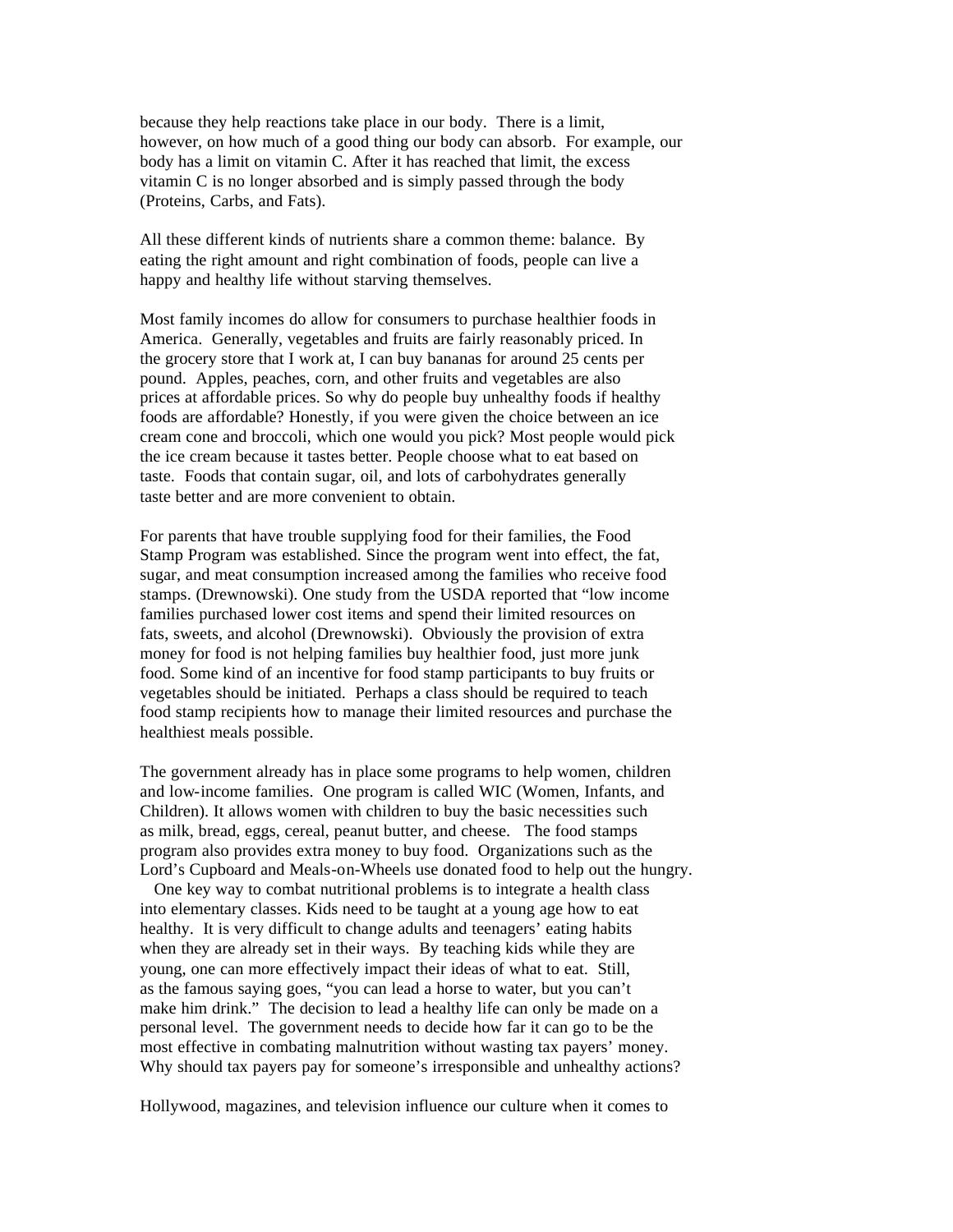fashion and image. In the age of computers, movie and magazine editors are able to erase many of the flaws that Hollywood actors and actresses have. This creates an unreal expectation of what the "perfect" girl or guy should look like. It puts a huge amount of pressure on the "regular" people to look a certain way. Often this can lead to depression which is a main factor in eating disorders. Some people try their best to look like a certain actor by starving themselves or other unhealthy ways of loosing weight. Others take the opposite approach and just give up hope and continue to indulge themselves in food at an unhealthy rate causing excess weight gain. It would be a step in the right direction if Hollywood could tone down its air-brushing technology and let some of the natural flaws of actors and actresses show. It may give people hope by seeing that even the "beautiful people" are really human too.

School lunches are another issue. Unfortunately, for some kids, the school lunch is the best and sometimes only meal they get all day. School officials need to try to make school lunches as nutritious as possible. Often times, the lunches aren't of the highest quality. They are designed to be quick and easy, and often nutritional value is put on the back burner.

 Dietitians should make some evaluations and to try to work with the schools to make nutritionally balanced meals within the budget of the school system.

Over the past 50 years, the trends in the food we eat have changed. Carbonated drinks are more popular than ever. The average American drinks around 53 gallons of soda pop each year (Pop and Cavities: Cavities in a Can). Soda pop is filled with sugar and large consumptions of this product can lead to diabetes. Also fast food chains have become very popular and accessible. Our daily activities have changed from hard work on the farm to relaxed urban and city lives. People no longer have to cut wood for our fires, but can now simply turn on the heater. Kids spend more and more time at the televisions and computers than they ever have before. When deciding to go somewhere, most people jump into the car or other vehicle instead of riding their bike or walking. This has cut down on our daily exercise so that the general needs to purposely exercise to remain healthy (Diet, Nutrition, and Chronic Disease in Context). These trends show no indication of changing and seem to get progressively worse as time goes on.

Obesity in the United States tends to affect lower class citizens more than the upper class. Lower income families tend to use their resources on cheaper food. Since sugar is easily produced, the price of sugary foods is more affordable. People choose what foods they are going to buy mainly based on taste. Sugary and salty foods generally are more appealing than broccoli or carrots. As stated earlier, food stamp recipients generally buy many unhealthy snacks and lots of carbonated drinks. This is backed up by USDA studies that show that "low income families purchased lower cost items and spend their limited resources on fasts, sweets, and alcohol" (Drewnowski). Lower income families need to be taught how to use their limited resources to purchase healthier food and have a healthy lifestyle.

On the other end of the spectrum, trends in anorexia, bulimia, and other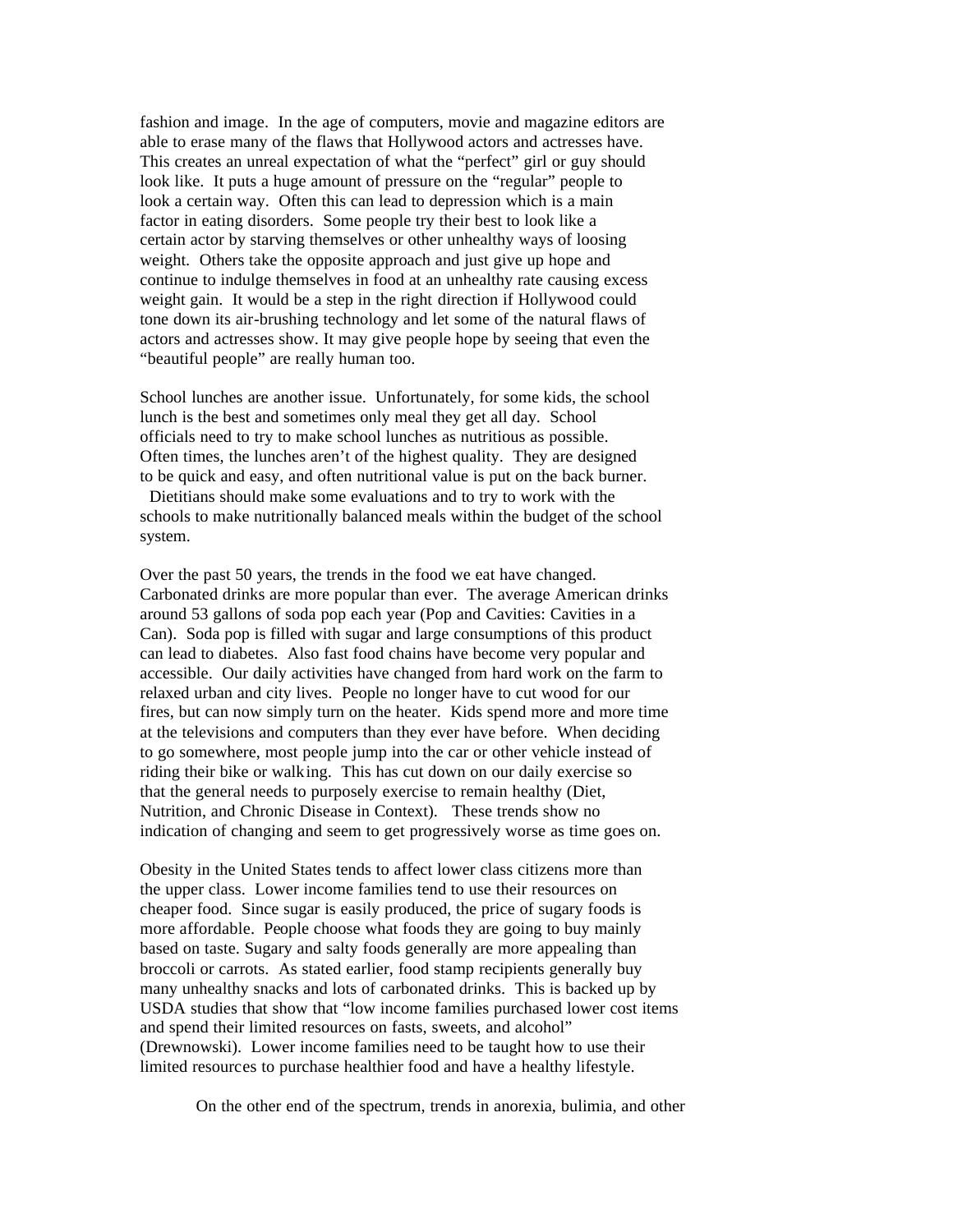starvation like disorders are on the rise. Generally speaking, these disorders are more frequent in younger middle to upper class girls although it does affect boys and lower income families. Kids are dieting at a younger and younger age. One statistic says, "forty-six percent of nine to eleven year olds frequently diet to prevent weight gain" (Anorexia and Bulimia: Understanding the Problem). At this age, their bodies are continuing to grow and mature and are constantly changing. Still, they are concerned about their weight. In one study, 42 percent of first through third grade girls said they wanted to be thinner (Anorexia and Bulimia: Understanding the Problem). It has been found that eating disorders such as anorexia and bulimia begin at a young age. One third of Americans with eating disorders showed these signs between the ages of 11 and 15, while only 14 percent developed the disorder after the age of 20. These people have a distorted view of their image, often putting little value on their own self worth. The high pressures in their life seemingly force them to control their self-image through unhealthy diets. Frequently, they see thinness as being the key to their happiness.

This trend can be especially seen in the modeling world. In the 1960's, the 'ideal' model "was 5 feet 8 inches tall and weighed 137 pounds" (Anorexia and Bulimia: Understanding the Problem). Forty years later, this number was drastically cut. Nowadays, "the average model is 5 foot-7 and weighs 105 pounds" (Anorexia and Bulimia: Understanding the Problem). Marilyn Monroe, the sex symbol of the 1960's, was a size 10. Many girls and women get their ideas of the desirable figure from magazines and the models they see in the media. Thousands of companies feed on women's insecurity by supplying all kinds of beauty products that promise to make a women look sexy and physically appealing. The media seems to put unreasonable standards on women to look a certain way. These things contribute greatly to the increase in eating disorders among women and young people in general.

Both obesity and starvation problems can be alleviated with the increase in technology. The United States is able to produce more crops than it ever has before. With this increase in crop production also comes an increase in the use of pesticides. Thus, a new problem surfaces. Pesticides are used to kill any type of pest that might reduce the yield of the harvest. Sadly, chemical pesticides are sometimes washed down into nearby streams and rivers where they can damage delicate ecosystems. Governments should do their best to push biologically-based pesticides and organic farming as much as possible to cut down on the pollution of chemical pesticides. By encouraging organically grown crops, the environment may be saved from the negative effects chemical pesticides have on our earth's ecosystem (About Pesticides).

Superior crop production and enhanced livestock production helps feed the world, but at the same time causes environmental problems. Large quantities of manure produced from livestock are also guilty in harming our environment. California has over 100,000 square miles of underground water that was polluted from agriculture run-off including livestock manure. High levels of nitrate in the drinking water caused by livestock run-off can cause baby-blue-syndrome which can kill infants (Facts about Pollution from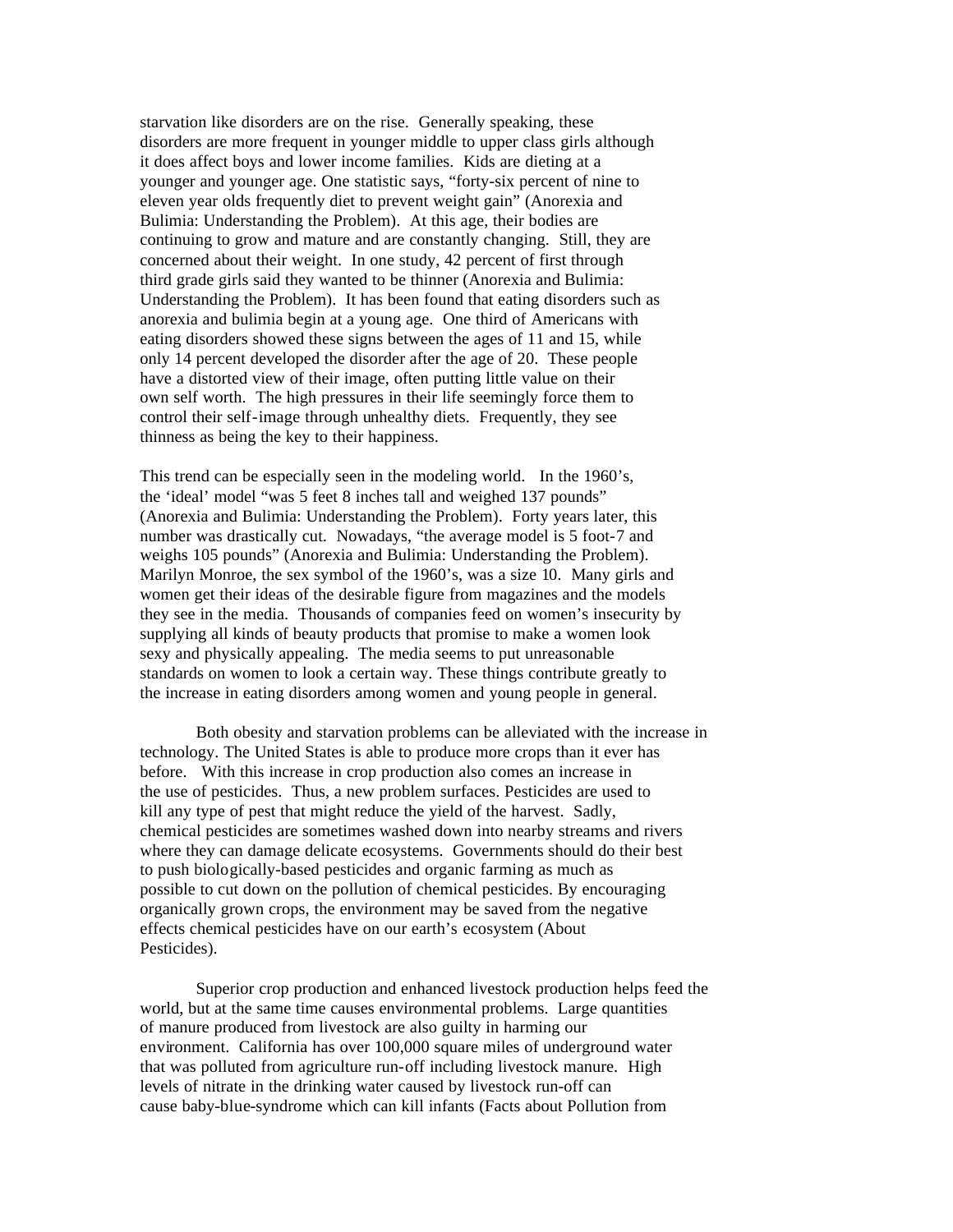Livestock Farms). Over 40 diseases can be transmitted to humans from animal manure. Additionally, manure pits from large hog confinements can produce a poisonous gas called hydrogen sulfide. This gas can cause flu-like symptoms and also brain damage. In 1998, 19 people were reported to have died from hydrogen sulfide emissions (Facts about Pollution from Livestock Farms). Farmers need to be taught how to deal with these facts and protect our drinking water for future generations. By protecting the environment, food producers can not only assist with problems of starvation and obesity, but can also make the world a better place to live.

Fortunately, these problems can be minimized or prevented. First, education seems to be a leading factor in the fight against obesity and other eating disorders. Children need to be taught at a young age how to make wise, healthy choices when it comes to choosing what food to eat. They need to be required to take a class that helps them develop a strong level of self esteem and respect for their bodies. When people learn to take pride in themselves, they will try harder to live a healthy and respectable life.

As previously stated, America's diet needs to shift towards more fruits and vegetables. One way to promote this is to support family owned farms and become involved in a local farmer's market. A farmer's market could help consumers get fresh fruits and vegetables and also help small farmers make a little extra money. Unfortunately family farms are disappearing. By giving tax breaks to these family farms, the government can lend a hand in saving America's heritage while producing quality products that will assist in America's journey towards a healthier lifestyle.

Farmers also need to be made more aware of the serious effects of their actions. New pesticides that are more environmental friendly should be made available as soon as possible to reduce the use of chemical pesticides. Farmers need to be more aware of safe and environmentally prudent ways of managing waste and other products. With the help of education and increasing awareness, American farmers can work towards a safer environment that still allows them to produce as many crops as possible.

An outbreak of unhealthy lifestyles is taking hold of America. Around 80 percent of the United States is considered to be malnourished. This is a perplexing and serious condition our nation needs to solve. The government has been trying to assist lower income families with the financial strain of buying food. It has put into effect programs such as the Food Stamp Program and WIC which helps women and children. Local groups such as Meals-on-Wheels and the Lord's Cupboard have been doing their part in combating the fight against hunger. Since lower income families tend to be more over-weight than high income families, the needy families need to be educated how to improve their health by purchasing healthier foods. Writing this paper made me wonder how my own family measured up. I looked into my pantry and counted four different varieties of chips, three different kinds of snacks that were made of mostly sugar, and a few fresh fruits. I realized that my own family's eating habits needed to be adjusted to include more vegetables and fruits and fewer sugars and carbohydrates. When it comes down to it, America's health needs to be